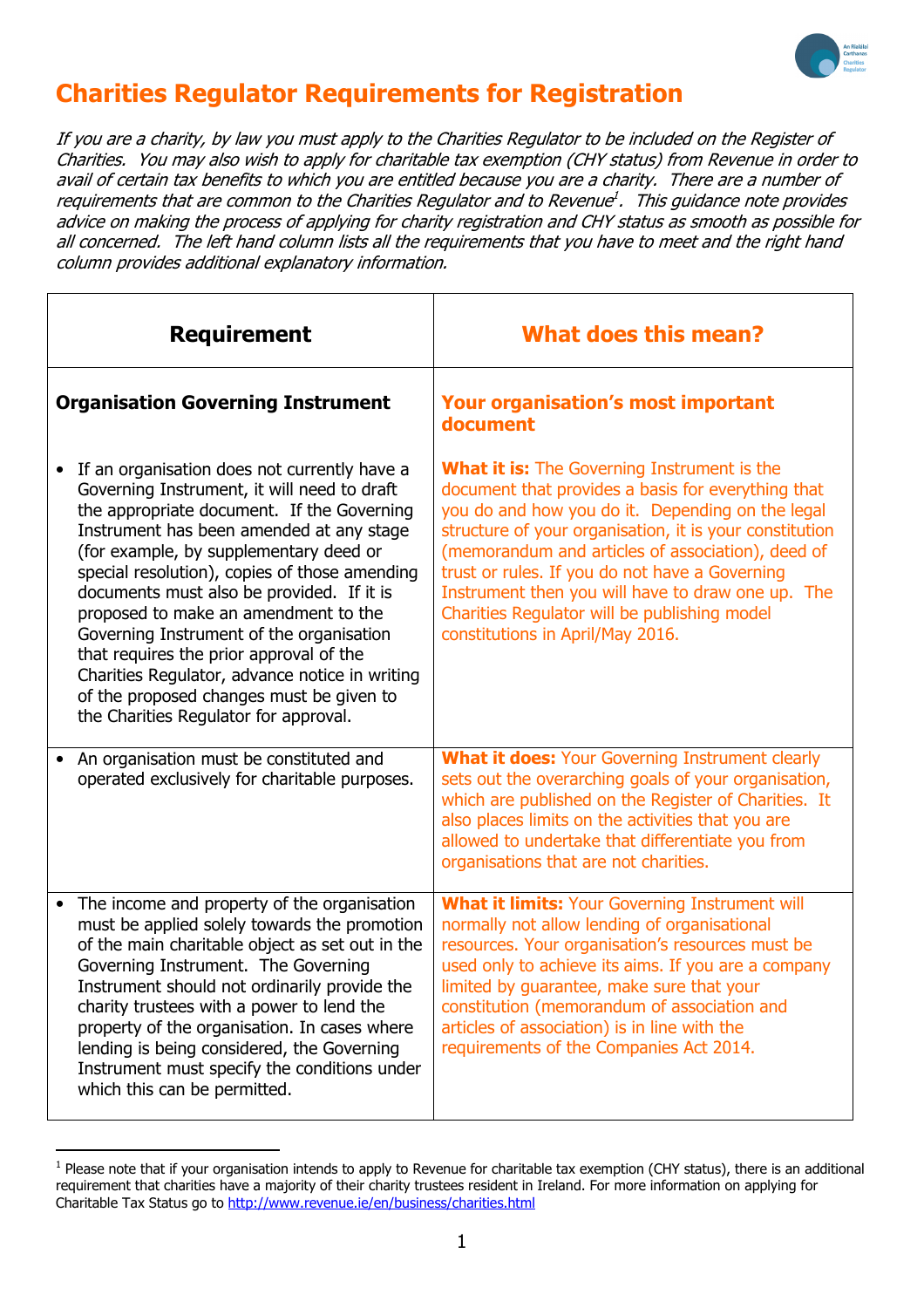|                                                                                                                                                                                                                                                                                                                                                                                                                                                                                                                                                  | Carthanas<br><b>Charities</b>                                                                                                                                                                                                                                                                                                                                                                                 |
|--------------------------------------------------------------------------------------------------------------------------------------------------------------------------------------------------------------------------------------------------------------------------------------------------------------------------------------------------------------------------------------------------------------------------------------------------------------------------------------------------------------------------------------------------|---------------------------------------------------------------------------------------------------------------------------------------------------------------------------------------------------------------------------------------------------------------------------------------------------------------------------------------------------------------------------------------------------------------|
| The Governing Instrument must contain the<br>$\bullet$<br>standard clauses as outlined in the attached<br>Schedule.                                                                                                                                                                                                                                                                                                                                                                                                                              | What it must include: Your Governing Instrument<br>needs to be fit for the purpose of registering you as<br>a charity. It must contain the clauses in the<br>Schedule at the end of this guidance note. The<br>more complete your Governing Instrument is, the<br>speedier the application process will be.                                                                                                   |
| <b>Charity Trustees</b>                                                                                                                                                                                                                                                                                                                                                                                                                                                                                                                          | The people with ultimate responsibility for<br>your charity                                                                                                                                                                                                                                                                                                                                                   |
| There must be a minimum of three charity<br>$\bullet$<br>trustees, who are not related and who are<br>independent of each other.                                                                                                                                                                                                                                                                                                                                                                                                                 | <b>Who they are:</b> The charity trustees are the people<br>who have overall control of your organisation. 'The<br>buck stops' with the charity's trustees. For example,<br>the people who make up your board of directors (if<br>you are a company limited by guarantee) or your<br>management committee or core group (if you are an<br>unincorporated association) are most likely to be<br>your trustees. |
| No charity trustee shall be appointed to any<br>office of the organisation paid by salary or<br>fees, or receive any remuneration or other<br>benefit in money or money's worth from the<br>organisation. In general, no payments<br>should be paid to charity trustees other than<br>reasonable out of pocket expenses.                                                                                                                                                                                                                         | What they are entitled to: Charity trustees may<br>not profit from carrying out their duties as a charity<br>trustee. However, they may be reimbursed for any<br>out of pocket expenses they incur as a result of their<br>involvement with your organisation.<br>A reasonable rent may be charged for premises let<br>by any member of your organisation to the                                              |
| If the address of the organisation is that of<br>$\bullet$<br>one of the charity trustees then further<br>information is required as to lease<br>agreements, etc.<br>• If the organisation is leasing property then a<br>copy of the lease agreement is required.                                                                                                                                                                                                                                                                                | organisation as long as this is adequately<br>documented.<br>In general, if your organisation is renting property<br>you must provide us with a copy of the lease<br>agreement.                                                                                                                                                                                                                               |
| Two signatures of charity trustees are<br>required on all bank accounts held by the<br>organisation.                                                                                                                                                                                                                                                                                                                                                                                                                                             | Their responsibilities: All bank accounts held by<br>the organisation must be signed off by at least two<br>trustees.                                                                                                                                                                                                                                                                                         |
| Any involvement or connection by any charity<br>trustee with another charity must be<br>specified.                                                                                                                                                                                                                                                                                                                                                                                                                                               | If a charity trustee is also a charity trustee $-$ or a<br>paid member of staff $-$ with another charity, this<br>must be declared.                                                                                                                                                                                                                                                                           |
| <b>Excluded Bodies</b>                                                                                                                                                                                                                                                                                                                                                                                                                                                                                                                           | Are you an excluded body?                                                                                                                                                                                                                                                                                                                                                                                     |
| As part of the assessment of applications for<br>$\bullet$<br>charitable status, the Charities Regulator will<br>check that the applicant is not:<br>a. a political party, or a body that promotes a<br>political party or candidate<br>b. an approved body of persons within the<br>meaning of section 235 of the Taxes<br>Consolidation Act 1997 (bodies established<br>for the sole purpose of promotion of<br>athletic or amateur games or sports)<br>c. a trade union or a representative body of<br>employers<br>d. a chamber of commerce. | If your organisation is any of the types of bodies<br>listed a-d, you cannot apply to be a charity.                                                                                                                                                                                                                                                                                                           |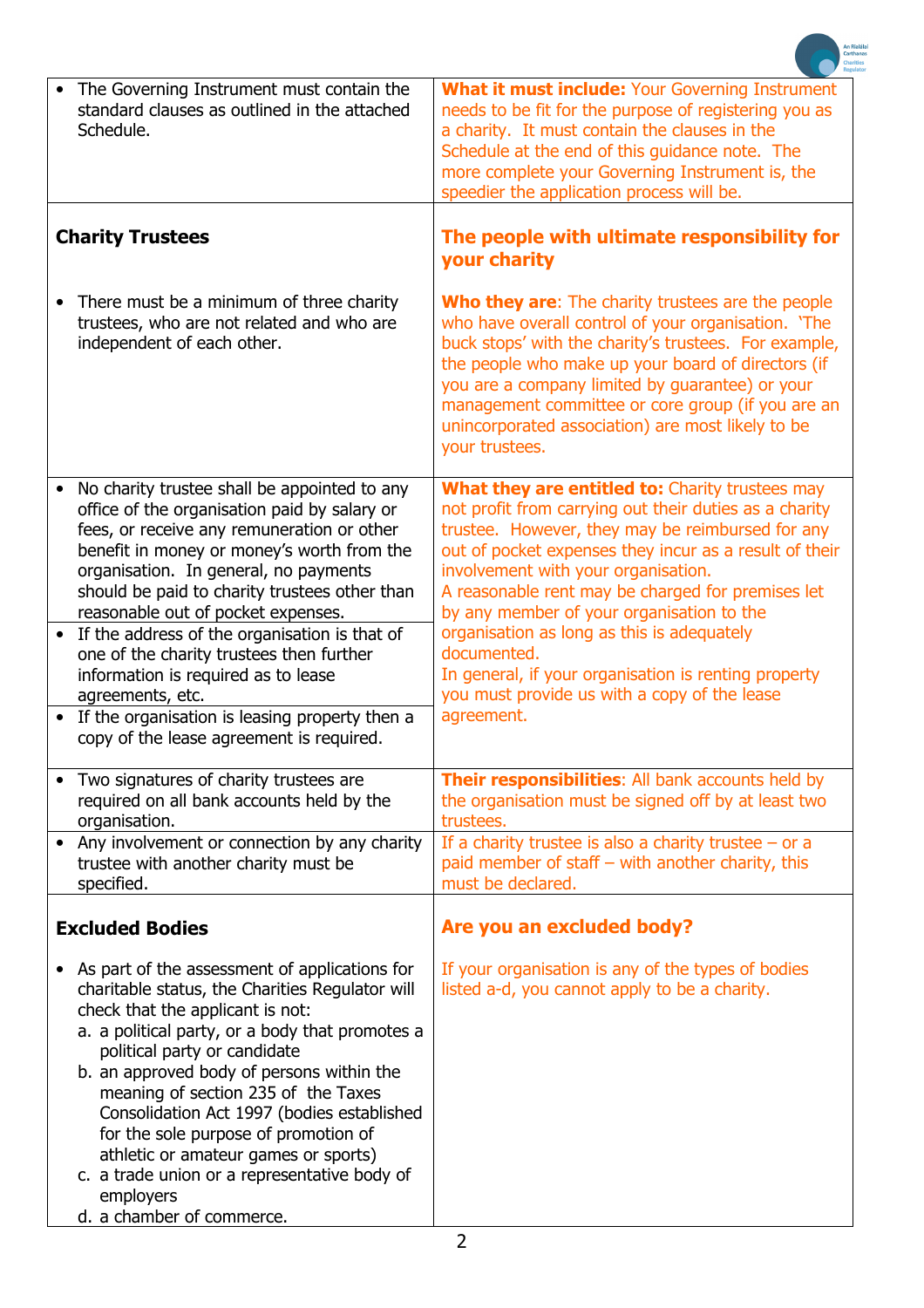|                                                                                                                                                                                                                                                                                                                                                                                                                                                                                                                                                                                                                                                                                                                                                                                                                                                                    | Carthanas                                                                                                                                                                                                                                                                                                                                                               |
|--------------------------------------------------------------------------------------------------------------------------------------------------------------------------------------------------------------------------------------------------------------------------------------------------------------------------------------------------------------------------------------------------------------------------------------------------------------------------------------------------------------------------------------------------------------------------------------------------------------------------------------------------------------------------------------------------------------------------------------------------------------------------------------------------------------------------------------------------------------------|-------------------------------------------------------------------------------------------------------------------------------------------------------------------------------------------------------------------------------------------------------------------------------------------------------------------------------------------------------------------------|
| <b>Political Activity</b>                                                                                                                                                                                                                                                                                                                                                                                                                                                                                                                                                                                                                                                                                                                                                                                                                                          | Do you engage in political activity?                                                                                                                                                                                                                                                                                                                                    |
| As part of the assessment of applications for<br>charitable status, the Charities Regulator will<br>check to ensure that the applicant is not:<br>a. a body that promotes a political cause,<br>unless the promotion of that cause relates<br>directly to the advancement of the<br>charitable purposes of the body<br>b. a body that promotes purposes that are:<br>i. unlawful<br>ii. contrary to public morality<br>iii. contrary to public policy<br>iv. in support of terrorism or terrorist<br>activities, whether in the State or<br>outside the State<br>v. for the benefit of an organisation,<br>membership of which is unlawful.<br>If the organisation is carrying out or plans to<br>$\bullet$<br>carry out any political activity, evidence must<br>be supplied that the activity is solely to<br>promote one or more of its charitable<br>purposes. | The key question here is in two parts:<br>1. Does your organisation promote, or is it<br>established for charitable purpose(s) only?<br>Does all advocacy/lobbying/ campaigning work<br>2.<br>that you do relate directly to furthering your<br>charitable purpose(s)?<br>Unless the answer to both parts of the question is<br>Yes, you are not a charity.             |
| <b>Trading Activities</b>                                                                                                                                                                                                                                                                                                                                                                                                                                                                                                                                                                                                                                                                                                                                                                                                                                          | Do you trade?                                                                                                                                                                                                                                                                                                                                                           |
| As part of the assessment of applications for<br>$\bullet$<br>charitable status, the Charities Regulator will<br>check that any trading activities carried out<br>by the applicant falls into one of the following<br>broad categories:<br>a. trades which are exercised in the course of                                                                                                                                                                                                                                                                                                                                                                                                                                                                                                                                                                          | <b>Let us know:</b> The Charities Regulator will need<br>information on any trading activities you carry out in<br>order to assess your application for charitable status.<br>Trading activities will usually be one of the following:<br>a. trading by the organisation itself as part of its<br>charitable purpose;                                                   |
| the actual carrying out of a primary<br>purpose of the organisation;<br>b. trades carried on by the beneficiaries of<br>the organisation;<br>c. ancillary trading by the organisation.                                                                                                                                                                                                                                                                                                                                                                                                                                                                                                                                                                                                                                                                             | b. trading by the people whom the organisation<br>is intended to support;<br>c. trading by the organisation itself which is not<br>directly linked to its main purpose.                                                                                                                                                                                                 |
| Ancillary trading activity may be carried out<br>$\bullet$<br>by a subsidiary of the charity in furtherance<br>of the charity's primary purpose. The<br>subsidiary is not itself a charity and will not<br>be registered as a charity. Such subsidiary is<br>fully taxable on its profits but under section<br>848A of the Taxes Consolidation Act 1997, it<br>can donate its profits to an eligible charity.                                                                                                                                                                                                                                                                                                                                                                                                                                                      | What kind of trading: As a general rule, small<br>scale ancillary trading such as a café in an art gallery<br>or the operation of a shop that only sells donated<br>goods for fundraising purposes is acceptable.<br>However, large scale trading is likely to be more<br>problematic in terms of charitable status. Each case<br>will be considered on its own merits. |
| In all cases, evidence will also be required<br>$\bullet$<br>that the profit of the trade is applied solely<br>for the charitable purpose of the<br>organisation.                                                                                                                                                                                                                                                                                                                                                                                                                                                                                                                                                                                                                                                                                                  | <b>Profits:</b> All profits from trading must go towards<br>achieving the aim(s) of your organisation.                                                                                                                                                                                                                                                                  |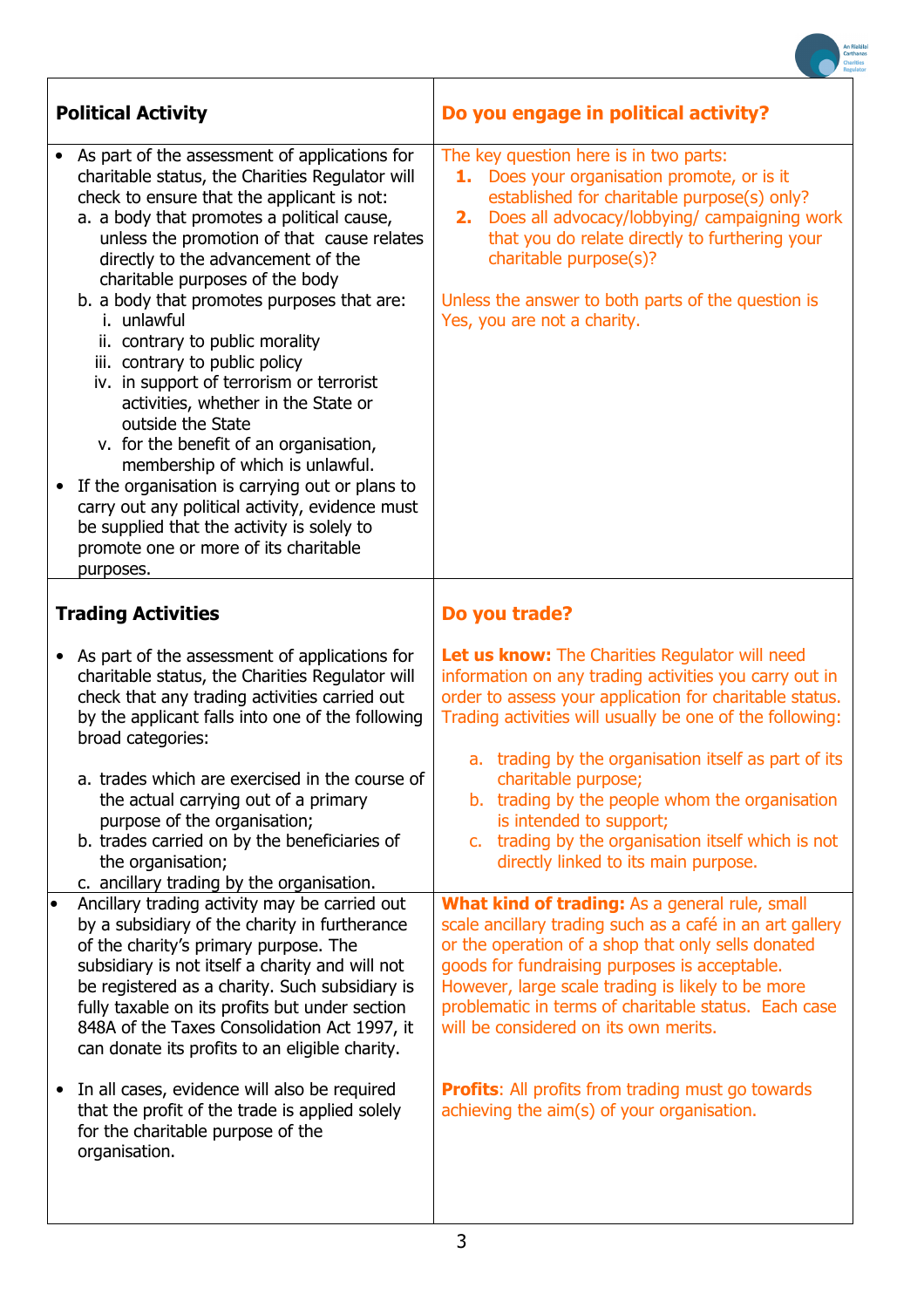|                                                                                                                                                                                                                                   | Carthanas                                                                                                                                                                                                                                                                                                                                                                                                                                                                                                                                                                                                                                                                                                                                                                                             |
|-----------------------------------------------------------------------------------------------------------------------------------------------------------------------------------------------------------------------------------|-------------------------------------------------------------------------------------------------------------------------------------------------------------------------------------------------------------------------------------------------------------------------------------------------------------------------------------------------------------------------------------------------------------------------------------------------------------------------------------------------------------------------------------------------------------------------------------------------------------------------------------------------------------------------------------------------------------------------------------------------------------------------------------------------------|
| <b>Funding Arrangements</b>                                                                                                                                                                                                       | <b>Ensuring that you are a well-run and</b><br>sustainable organisation                                                                                                                                                                                                                                                                                                                                                                                                                                                                                                                                                                                                                                                                                                                               |
| Information must be supplied on how the                                                                                                                                                                                           | <b>Finances:</b> The Charities Regulator needs to be                                                                                                                                                                                                                                                                                                                                                                                                                                                                                                                                                                                                                                                                                                                                                  |
| organisation will be funded.<br>The organisation must show evidence of its                                                                                                                                                        | satisfied that your affairs are in order.<br>Particular attention will be paid to your financial<br>affairs.                                                                                                                                                                                                                                                                                                                                                                                                                                                                                                                                                                                                                                                                                          |
| viability.<br>Recent annual reports and accounts must be<br>supplied. If recently set up, the organisation<br>must provide detailed planned future<br>activities supported by projected income and<br>expenditure proposals.      | You will need to provide evidence that your charity is<br>viable and that you have adequate financial controls<br>in place. This means that we will ask you for<br>information on your past activities and for details of<br>your future plans.                                                                                                                                                                                                                                                                                                                                                                                                                                                                                                                                                       |
| Where the organisation is required by law to<br>be registered and regulated by another public<br>body, evidence must be provided that it is<br>compliant with these requirements.                                                 | <b>Regulations:</b> It is likely that your charity also has<br>to show that it is compliant with the rules and<br>regulations of other public bodies. These will vary<br>according to the nature of your organisation, but<br>may include bodies such as:<br><b>Companies Registration Office</b><br><b>Education and Training Boards</b><br>Food Safety Authority of Ireland<br><b>Government Departments</b><br><b>Health and Safety Authority</b><br><b>Health Information and Quality Authority</b><br><b>Health Service Executive</b><br><b>Local Authorities</b><br>National Standards Authority of Ireland<br>Office of the Data Protection Commissioner<br><b>Standards in Public Office Commission</b><br><b>Workplace Relations</b><br>(Please note that the above list is not exhaustive.) |
| Where the activities of the organisation<br>include working with vulnerable beneficiaries,<br>information must be provided on the risk<br>assessment and safeguarding procedures.                                                 | <b>Protections:</b> If applicable, you will also need to<br>show how you safeguard vulnerable people who<br>benefit from your services (for example, children).                                                                                                                                                                                                                                                                                                                                                                                                                                                                                                                                                                                                                                       |
| Where the organisation intends to raise<br>income through fundraising from the public,<br>information on fundraising policies and<br>controls must be provided, including details<br>of any arrangements with fundraising agents. | <b>Fundraising:</b> If you plan on raising money from<br>members of the public to support your organisation<br>you must let us know. We will require information on<br>how exactly you intend to do this. If you will be<br>fundraising or working overseas you will need to<br>provide evidence that all of the money you raise will                                                                                                                                                                                                                                                                                                                                                                                                                                                                 |
| If the organisation is fundraising for or<br>working overseas, evidence must be supplied<br>of the controls put in place by the<br>organisation to ensure that all income is<br>being used to further the charitable purpose.     | go towards achieving the aim(s) of your<br>organisation.                                                                                                                                                                                                                                                                                                                                                                                                                                                                                                                                                                                                                                                                                                                                              |
|                                                                                                                                                                                                                                   |                                                                                                                                                                                                                                                                                                                                                                                                                                                                                                                                                                                                                                                                                                                                                                                                       |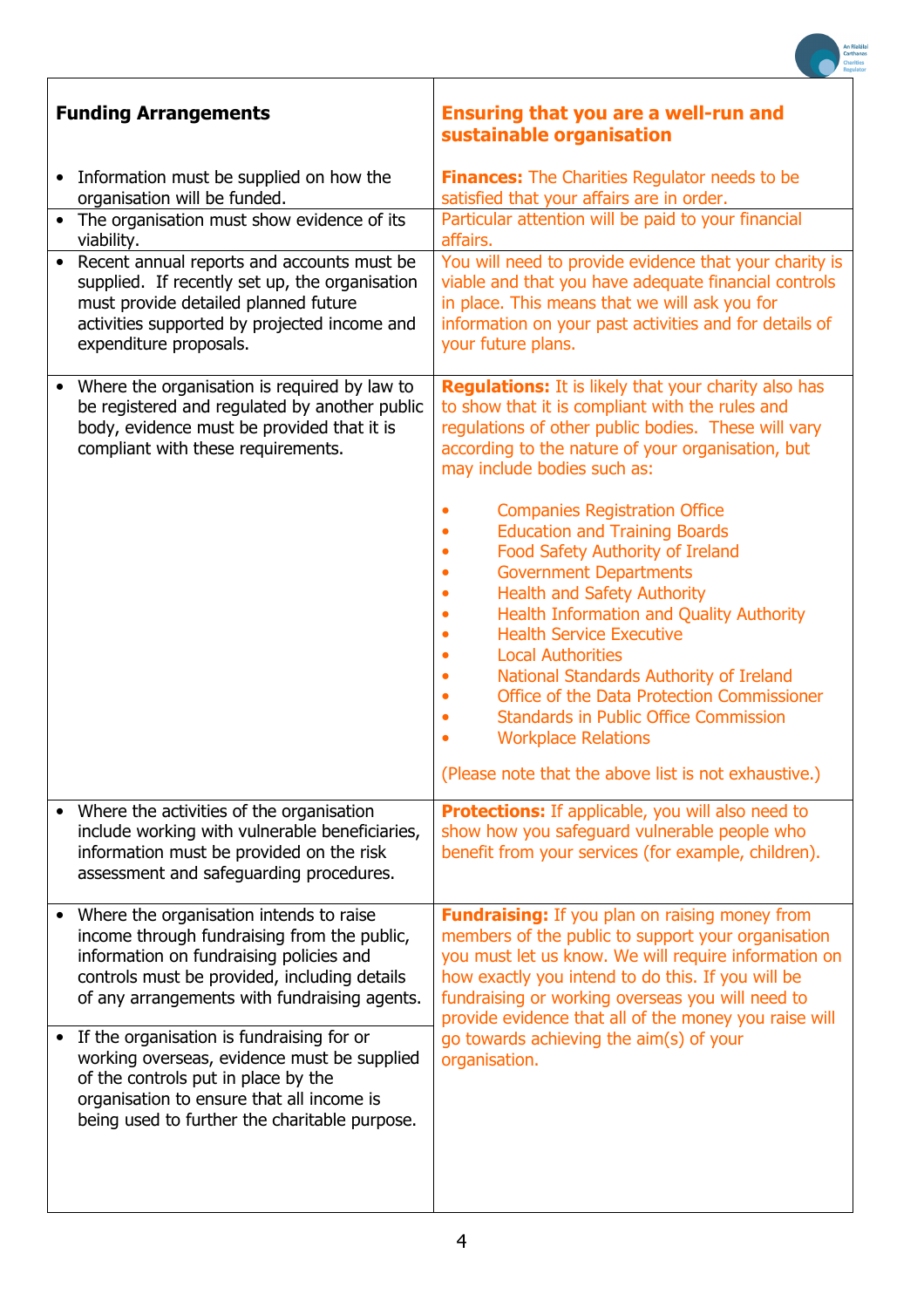| <b>Place of Establishment</b>                                                                                                                                                                                                                                                                                                                                                                                                                                                                                                                  | Where you were established and where<br>you operate                                                                                                                                                                                                                                                                                                                                                                                                                                                                                           |
|------------------------------------------------------------------------------------------------------------------------------------------------------------------------------------------------------------------------------------------------------------------------------------------------------------------------------------------------------------------------------------------------------------------------------------------------------------------------------------------------------------------------------------------------|-----------------------------------------------------------------------------------------------------------------------------------------------------------------------------------------------------------------------------------------------------------------------------------------------------------------------------------------------------------------------------------------------------------------------------------------------------------------------------------------------------------------------------------------------|
| If an organisation is established in a country<br>outside the European Economic Area, such an<br>organisation must have a place of business in<br>the State.                                                                                                                                                                                                                                                                                                                                                                                   | Most charities are established and operate solely in<br>the Republic of Ireland. However, others have more<br>complex geographical arrangements. In general, if<br>your organisation was set up outside Europe you<br>must have an office in Ireland.                                                                                                                                                                                                                                                                                         |
| <b>Winding Up</b>                                                                                                                                                                                                                                                                                                                                                                                                                                                                                                                              | Thinking now about the future                                                                                                                                                                                                                                                                                                                                                                                                                                                                                                                 |
| If upon the winding up of the organisation<br>there remains any funds or property, these<br>must be transferred to some charitable body<br>having similar main objects, or failing that, to<br>some other charitable body (a cy-près<br>scheme which requires the approval of the<br>Charities Regulator, may be necessary).<br>Notification of winding up should be<br>forwarded to the Charities Regulator together<br>with a final set of accounts and details of how<br>any residual funds at the time of dissolution<br>were distributed. | There are all sorts of reasons why your charity may<br>cease to exist in the future. For instance, your<br>mission may have been met, you may be subsumed<br>by another charity or your organisation may no<br>longer be viable.<br>The Charities Regulator needs to be sure that any<br>remaining money or assets are passed to a<br>charitable body having similar main objects. The<br>term cy-près is a legal one meaning 'as close as<br>possible to'.<br>If you are ever unsure about any matters of law you<br>must seek legal advice. |

## If you are unclear about anything whatsoever, contact us. We are here to help you.

This guidance is to assist charities in understanding the common requirements of the Charities Regulator and Revenue but should not be regarded as a legal interpretation. It is not, nor is it intended to be, a definitive statement of the law in this area and charities are recommended to obtain their own legal advice on issues raised in this guidance.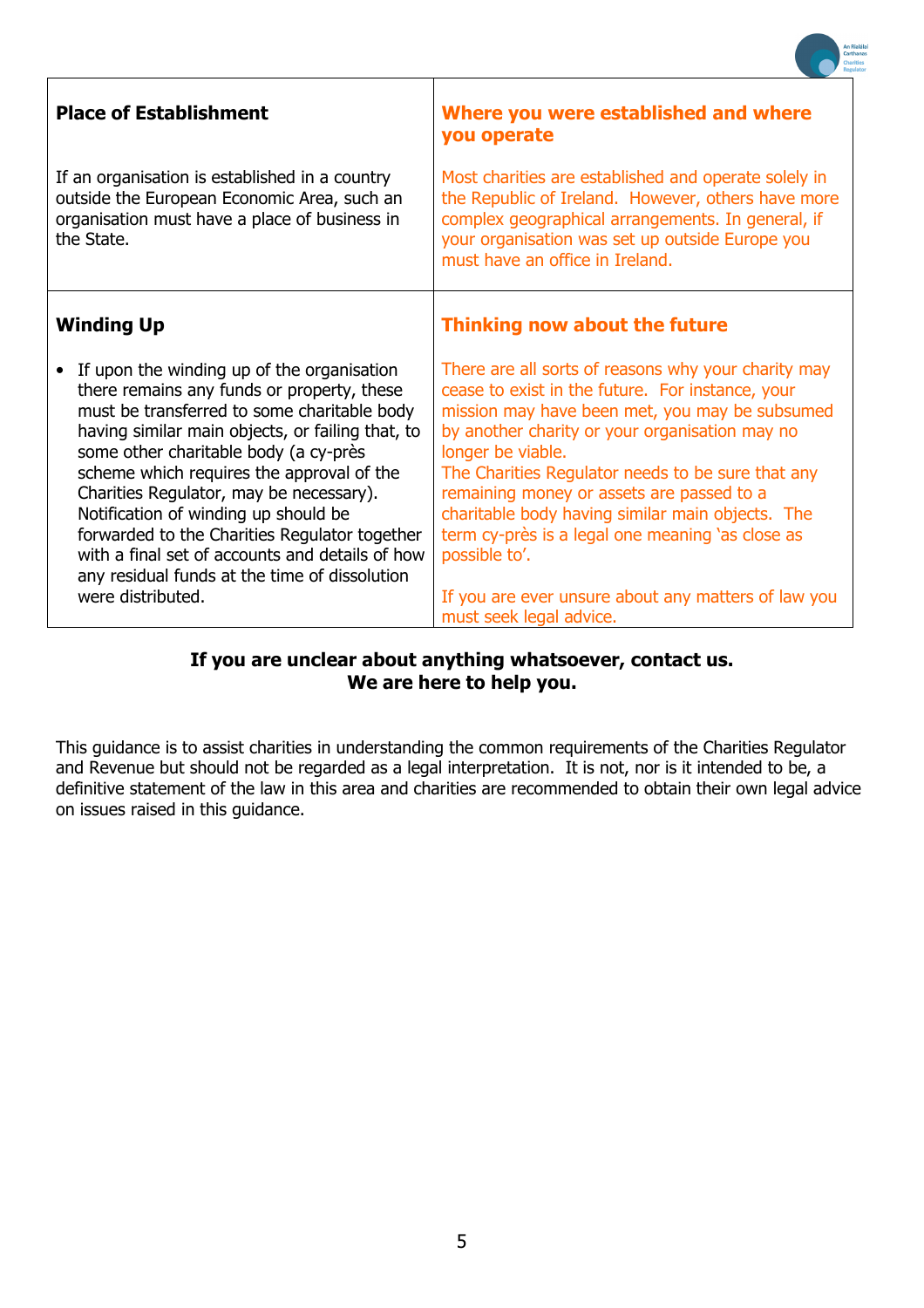

## Schedule: Required Standard clauses for company constitutions

#### Income and Property

The income and property of the Company shall be applied solely towards the promotion of main object(s) as set forth in this Constitution. No portion of the Company's income and property shall be paid or transferred directly or indirectly by way of dividend, bonus or otherwise howsoever by way of profit to members of the Company. No Director shall be appointed to any office of the Company paid by salary or fees, or receive any remuneration or other benefit in money or money's worth from the Company. However, nothing shall prevent any payment in good faith by the Company of:

- a) reasonable and proper remuneration to any member or servant of the Company (not being a Director) for any services rendered to the Company;
- b) interest at a rate not exceeding 1% above the Euro Interbank Offered Rate (Euribor) per annum on money lent by Directors or other members of the Company to the Company;
- c) reasonable and proper rent for premises demised and let by any member of the Company (including any Director) to the Company;
- d) reasonable and proper out-of-pocket expenses incurred by any Director in connection with their attendance to any matter affecting the Company;
- e) fees, remuneration or other benefit in money or money's worth to any company of which a Director may be a member holding not more than one hundredth part of the issued capital of such company;
- f) Nothing shall prevent any payment by the Company to a person pursuant to an agreement entered into in compliance with section 89 of the Charities Act, 2009 (as for the time being amended, extended or replaced).

#### Additions, alterations or amendments

The Company must ensure that the Charities Regulator has a copy of its most recent Constitution. If it is proposed to make an amendment to the Constitution of the Company which requires the prior approval of the Charities Regulator, advance notice in writing of the proposed changes must be given to the Charities Regulator for approval, and the amendment shall not take effect until such approval is received.

#### Winding-up

If upon the winding up or dissolution of the Company there remains, after satisfaction of all debts and liabilities, any property whatsoever, it shall not be paid to or distributed among the members of the Company. Instead, such property shall be given or transferred to some other charitable institution or institutions having main objects similar to the main objects of the Company. The institution or institutions to which the property is to be given or transferred shall prohibit the distribution of their income and property among their members to an extent at least as great as is imposed on the Company under or by virtue of Clause …. hereof. Members of the Company shall select the relevant institution or institutions at or before the time of dissolution, and if and so far as effect cannot be given to such provisions, then the property shall be given or transferred to some charitable object with the agreement of the Charities Regulator. Final accounts will be prepared and submitted that will include a section that identifies and values any assets transferred along with the details of the recipients and the terms of the transfer.

Note that should a company wish to make an application to the Companies Registration Office to dispense with "company limited by guarantee" or Irish equivalent in the name of the charitable company – an alternative winding up provision is required by the Companies Registration Office pursuant to section 1180 of the Companies Act, 2014